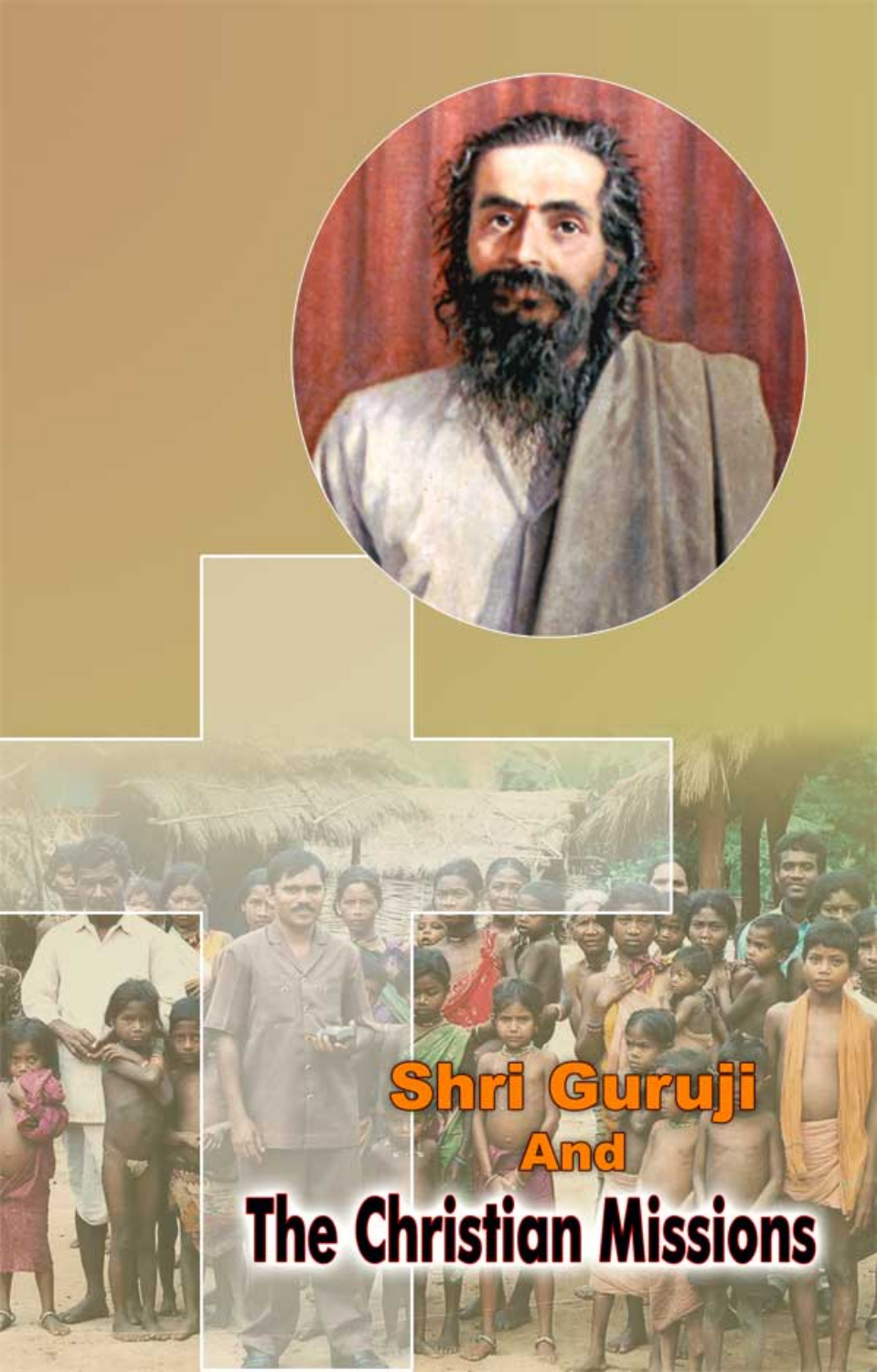## **Shri Guruji And The Christian Missions**

By the time the British returned home abandoning their Indian rule in 1947, Shri Guruji - M. S. Golwalkar - the chief of the R. S. S. had already made his debut on the national scene as one of the nation builders. Partition and freedom had arrived together and the question of religion had played havoc with the freedom of the country. Hindu society was under siege. Hostile elements within the country had posed a greater menace to national security than aggressors from outside. Threat of internal subversion appeared acute and real. Of late Christianity had been a powerful political irritant and a disruptive force. It had posed serious threat and danger to the safety, security and freedom of India. The country was confronted with a painful and complicated dilemma since the Christian church in India was controlled, directed and financed from outside. Guruji was watchful. The views of Guruji should be studied by anyone anywhere, who cares about India's national past, national identity and national prospects.

#### **A Hindu view of Christianity-**

India is an ancient nation and during the course of its mighty long history, numerous religious beliefs were propounded and numerous religious practices were evolved. Hinduism is the name of a confederation of all these religious beliefs. It is not a religion in the sense that Islam and Christianity are understood. Certainly Guruji's connotation of the word Hindu is national and not religious. He was fully familiar with the nature and character of the Hindus.

Hindus are proud to have in their midst any number of faiths, beliefs, sects and religions. They do not only just tolerate but also appreciate their existence. A Hindu does not visualize God as a Christian God or a Muslim God. To a Hindu, God is God pure and simple. He also does not distinguish ideas of God as true or false adopting one particular idea as the standard for the human race. Therefore people professing various religions are abounding in this country and Hindus take pride in it. Guruji believed not only in universal toleration but accepted all religions as true. He was proud that he belonged to a nation, which has, during different stages of history, sheltered the persecuted, and refugees of all religions and of all nations of the world.

If any of our countrymen wanted to practice a particular religious faith and if there was no scope for it, Guruji would have felt that the country has grown poorer that much. It was not true that Guruji was against any religion. It was equally untrue that he was against Christianity.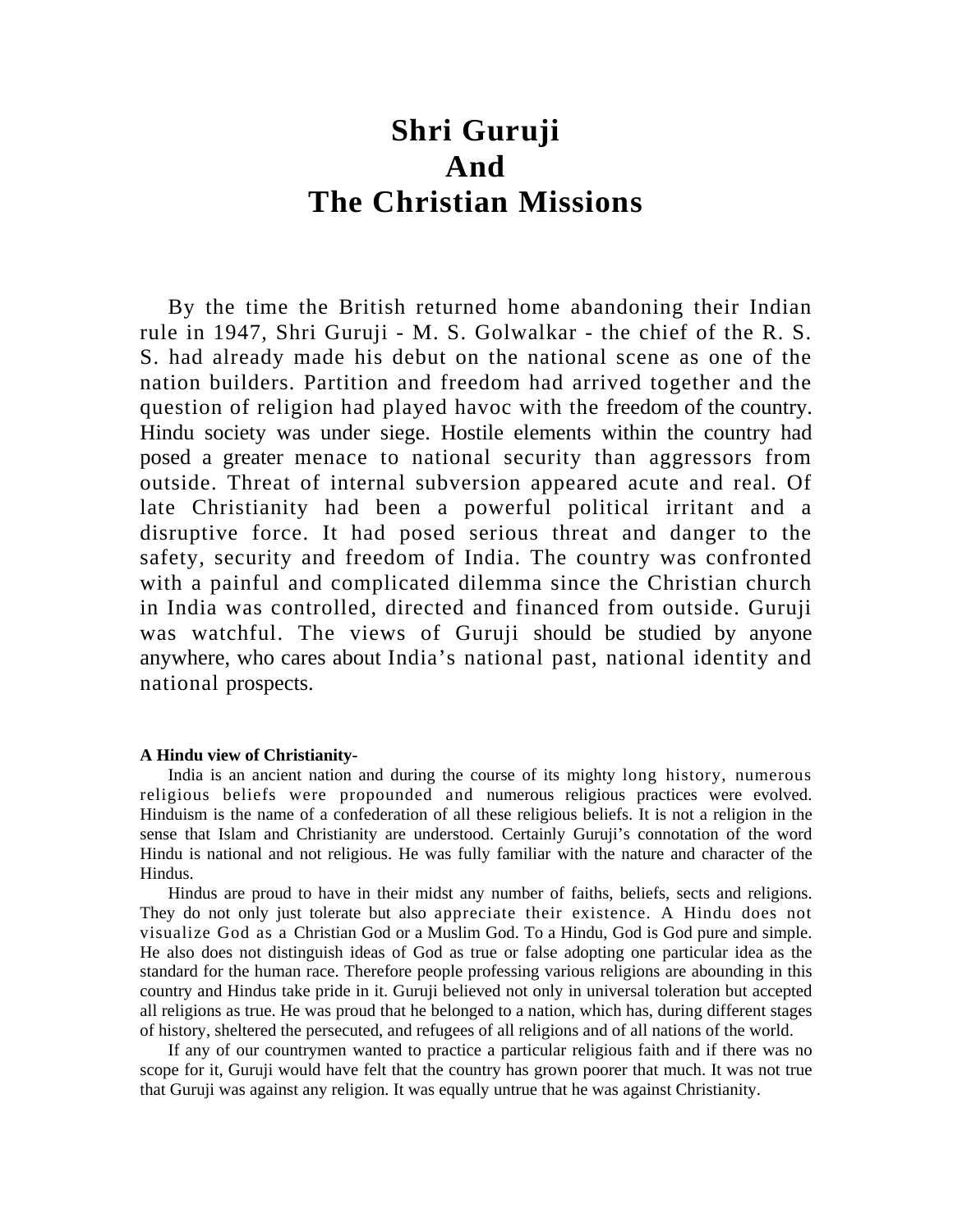To Guruji there is much to admire in Christianity - the life story of Jesus Christ, sayings of the prophets, educative parables and moral ideas represented therein. But despite all this he was unable to identify himself with orthodox Christianity and the Church. So whenever Christianity challenged Hinduism, he drew a sharp distinction between the sectarianism and dogmatism of Christianity and the spirit of the teachings of the Christ. It is a line that separates Christ from Christians. The Holy Bible and Jesus Christ were held in high reverence by him but the activities carried on by the Churches in His name were looked upon with suspicion. In fact no pious Hindu had anything against Christian religion as such,

*"The Hindus won't even think in their dreams to eliminate the Christians. If they wanted that they would have very easily finished them, when they landed on this country. If they (Christians) in spite of containing them to educating, doing medical services and doing such humanitarian and compassioned works, use these services to convert the people, I will certainly ask them to leave this place (country). "(1)*

Neither the RSS (Rastriya Swayamsevak Sangh) nor any other Hindu Organization had anything against Christian brethren or against Christian faith but certainly against all de-Hinduisation. But never did our forefathers anticipate that the religions that were greeted with a cordial welcome would one day throw a mortal challenge to the unity, integrity and happiness of this country.

#### **The challenge of the Christian church**

A challenge was hurled at the Hindu people when highest church authorities exhorted their followers to plant the Cross in the Asian continent in the Third Christian millennium. The church dreamt of reaping "a rich harvest of souls in Asia". Remove the tapestry of language, it simply meant to convert and Christianize the country.

The Christian church has a long self-proclaimed policy of conversion. The history of Christianity is an unbroken record of atrocities against Hindus in its quest for new recruits to their gospel. Foreign missionaries and even the Pope had come to promote the cause of Catholicism, which meant the conversion of Hindus. The Christian missionaries stick to their basic dogma of One True God to be the only saviour, which Hindus should accept or be made to accept. Guruji embarked upon a holy mission in defense of Hindu Dharma and the Hindu people. He spent no end of his breath and energy to demolish the dogma of Christianity and resist the methods of the missionaries.

The church has discovered that Hinduism is full of faults. The fiction of a degenerated India and debased Hinduism seems to be the life-blood of the Christian Church and they have no intention of parting with it. They have never made any secret of their conviction and also have never lost any opportunity to proclaim openly that theirs is the only true religion and as such superior to that of others. In fact they derive their right to convert precisely from this religious conviction that they are commanded by their Prophets to save the souls of others who have been the victims of other false religions. That is why they honestly believe that means of conversion, fair or foul, do not matter. It also explains why they do not hesitate to denigrate Hindu gods and goddesses in the filthiest of language.

The bloody history of the church in America, Africa and Asia is an open-book and is well known. In Bharat, the Goa Inquisition was probably the worst resulting the torture and murder of thousands of Hindus and the destruction of many Hindu temples for several decades. It is the Indian version of the genocide of Native Americans. The Christian church is not prepared to disown their ugly past so that a process of reconciliation could be initiated. Not only that, even the arch murderers are glorified as saints! How can the Hindu be persuaded to embrace the most inveterate enemy and thus endanger his own existence?

It is a mortal challenge. It seeks to destroy the natural right of the Hindu people to live with their religion, culture and civilization. It aims at the destruction of the religious diversity flourishing in this country.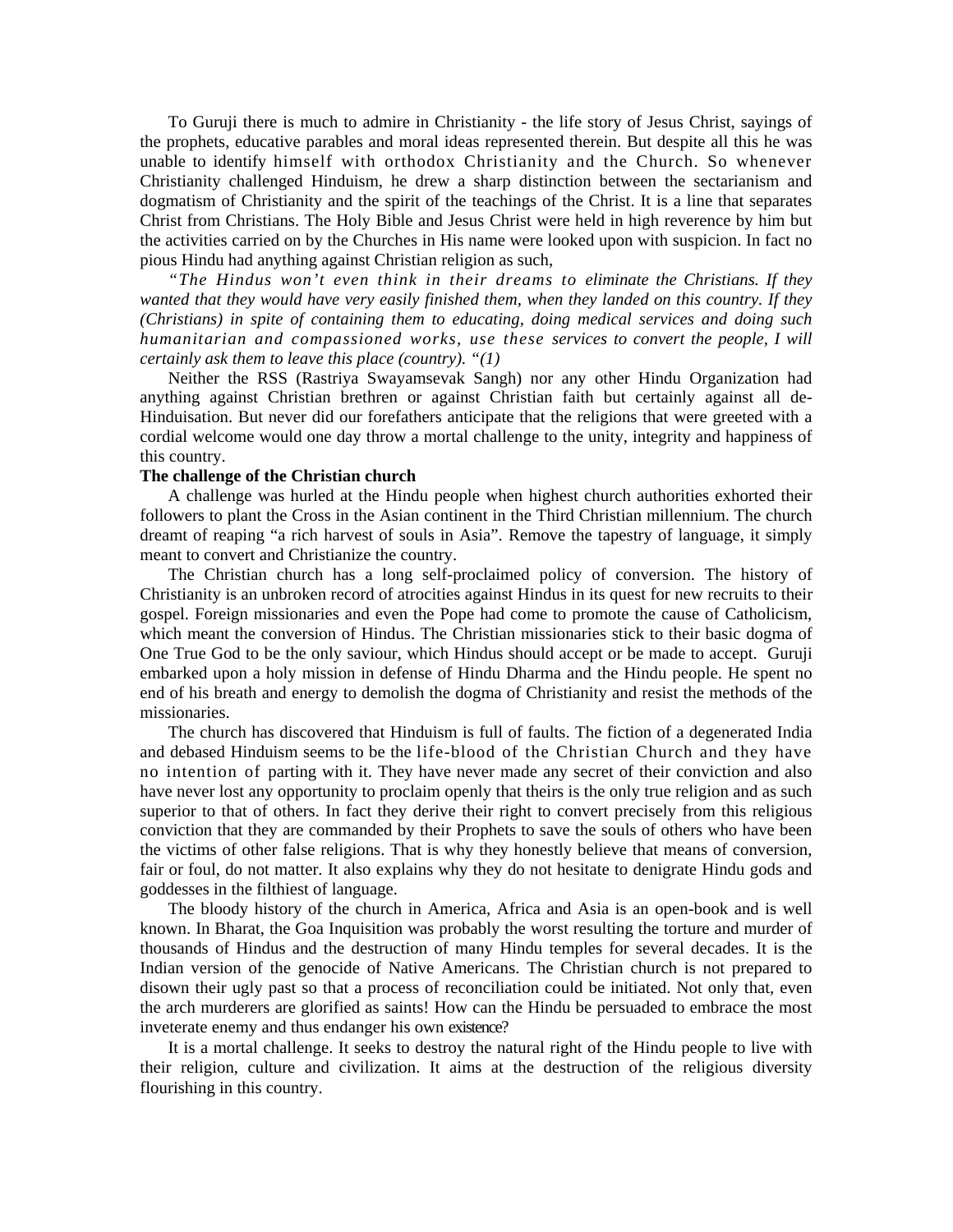#### **Guruji's concept of religious integration** -

The Hindu concept of unity or integration is harmony, and certainly not uniformity. One can be Hindu by nationality and at the same time be a Sanatani, Arya Samaji, Muslim, Christian, Sikh or Buddhist. In Guruji's Hinduism there is enough room for Jesus, as there is for Mohammed, Zoraster and Moses. He would have been shocked if anybody suggested anything less than equal right to Muslims or Christians. He considered it as un-Hindu to discriminate between any two persons just on the basis of religious faith. He put it thus:

*"The non-Hindu who lives here has a Rashtra Dharma (National responsibility) a Samaj-Dharma (duty to society), a Kula dharma (duty to ancestors). Only in his Vyakti Dharma (Personal Faith) he can choose any path, which satisfies his spiritual urge:*

*If even after fulfilling all those various duties in social life, somebody says that he has studied Quran Sharif or the Bible and that way of worship strikes a sympathetic chord in his heart, and that he can better pray through that with devotion, we have absolutely no objection". (2)*

To a question whether he approves tolerating Islam and Christianity, Guruji replied that he not only tolerated them but respected them. To him Indian Christians were none other than the Christianized section of the Hindu Society, nothing more, nothing less. If and when they maintain that they are Christians first and Indians next, the missionaries come in conflict with their loyalty to the nation. The Christians living in non-Christian countries including India are torn between these two loyalties. Their Political loyalties and social outlook are all shaped more by it than by anything else. That explains why conversion of a man to Christianity is not just a change in the form of worship but also a change in the priority of loyalties.

#### **Common Emotion and Common Ancestors -**

Guruji was emphatic that Christians should also share the 'common emotion' with the rest of the country about the nation. What is that 'Common emotion' - that common basis on which all can come together? Guruji maintained that in the first place a feeling of burning devotion to the land which from times immemorial has been regarded as the sacred motherland, in the second place the feeling of fellowship, of common fraternity born out of the realization that we are the children of that one great common mother and in the third place, an intense awareness of a common current of national life, born out of a common culture and heritage common history and traditions, of common ideals and aspirations, this trinity of values or, in a word Hindu nationalism, formed the bedrock of our national edifice.

Some Muslims say that Rustom is their national hero. But Rustom was a Persian hero. He has nothing to do with them. He was born long before Islam. If he could be considered a hero by the Muslims, why not Sri Rama? 1 say, why don't you accept this history?

*"Pakistan celebrated the 5,000 the birth anniversary of Panini who was born in that part which is now in what is called Pakistan. If Pakistan can claim Panini as one of their great forefathers, why should not our local Hindu Muslims, (I call them "Hindu Muslims"),* say that Panini, Vyasa, Valmiki, Rama and Krishna are all their great ancestors?" *(3)*

There are so many people in the Hindu Dharma who do not believe in the Divine Incarnation of Rama and Krishna. But they believe that they are great personalities, worthy of emulation. So how does it matter if Muslims and Christians do not believe that God incarnated himself? Why should they not consider such personalities as their national heroes?

According to our ways of religious belief and philosophy a Muslim or a Christian is as good as a Hindu. It is not the Hindu alone who will reach the ultimate Godhead. Everyone has the right to follow his path according to his own persuasion. Guruji further said:

Let me give you the instance of the previous Shankaracharya of the Shringeri Math, His Holiness Shri. Chandrasekhara Bharati Swamiji. An American approached him to be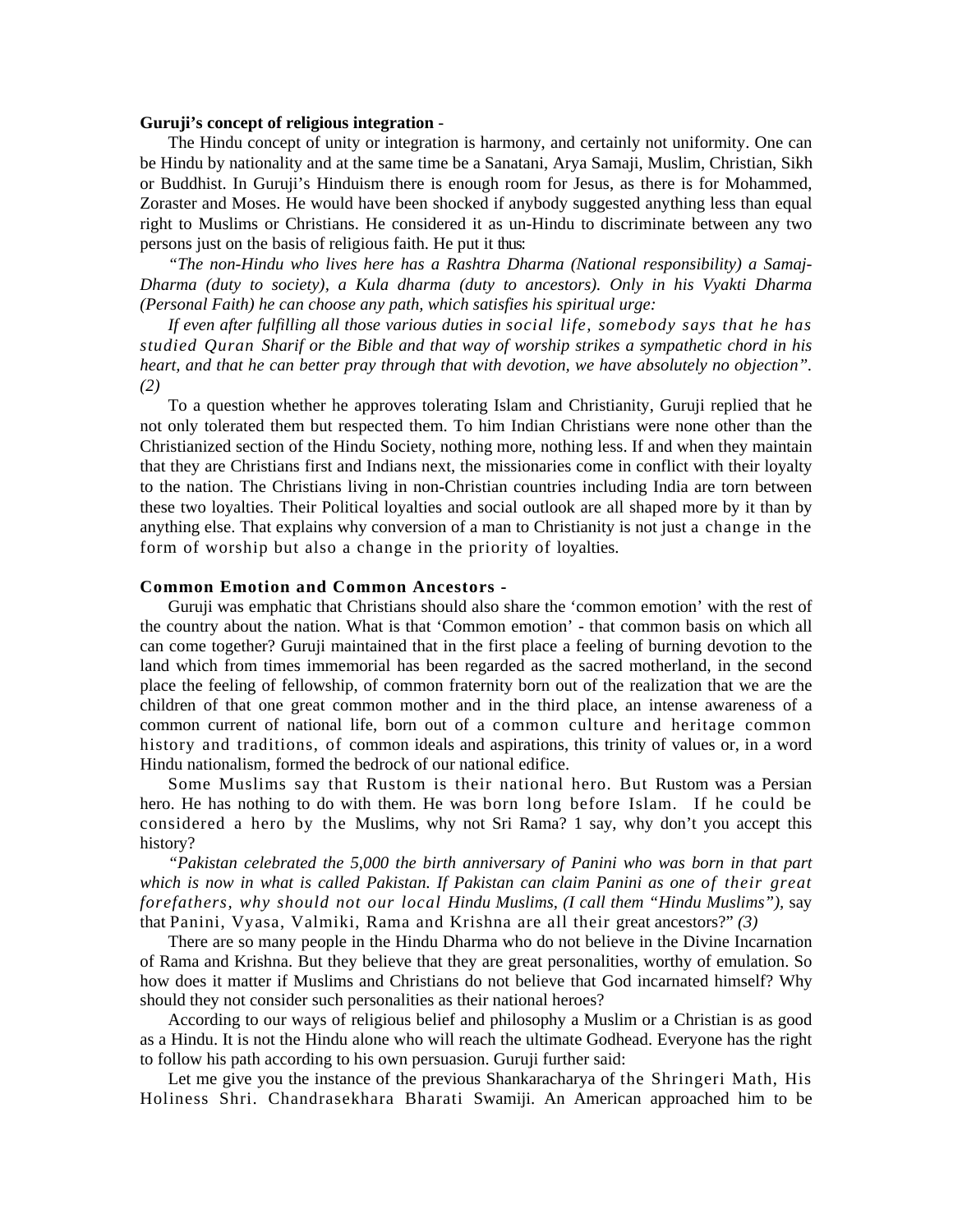converted to Hinduism. Swamiji asked him the reason. The American replied that he was not satisfied with Christianity, that it left his spiritual longing unquenched. The Acharya asked him:

" *Have you honestly practiced Christianity? Try it first. If it does not satisfy you, then come to me. That is our attitude. Ours is a non- proselytizing Dharma. In almost all cases, proselytization is motivated by political or some such gain. We reject it. We reject it we say: This is the plain truth, if you choose, follow it". (4)*

#### **A Confession by the Mission-**

The institution of Indian Christians Mission, FOIM, published a collection of Papers from Church wherein a frank confession was made in this matter. They confess: -

*"However, due to historical and socio- political factors, the call to conversion and baptism has been problematic in the Indian context.*

*We Christians ourselves must bear a part of the responsibility for this. The Christian attack on the indigenous religions of India from a position of colonial power was understandably seen by many as a threat to their identity and even their very existence. The continued impression that Christianity is a foreign religion in India also has much to do with the colonial legacy and the reluctance of Christians to look positively on the tradition and culture of India". (5)*

The Indian Christians are almost all converts. They might have changed their religion but not their ancestors. As Guruji would say:

*"My point is very simple. If Iranian Muslims can look upon a pre Islamic figure like Rustom as their hero, why can't the Indian Muslims and Indian Christians as well accept Rama as their hero? Why, even Muslims in Indonesia look upon Rama as their greatest hero! ". (6)*

The Christians must realize that we are one people and it is the same blood that courses through our veins. They are not Arabs, Italians, French, Dutch or the English. They are only Indian converts. The Hindu suspects the Christian because his loyalty to the nation, national heritage and ancestors has come under cloud.

The grievance of Guruji was also the grievance of Prime Minister Pandit Nehru in the context of Muslims. In his convocation Address to Aligarh's staff and students in 1948 Nehru said:

*I have said that I am proud of our inheritance and our ancestors who gave an intellectual and cultural pre-eminence to India. How do you feel about this past? Do you feel that you are also sharers in it and inheritors of it and proud of something that belongs to you as much as to me? Or do you feel alien to it and pass it by without understanding it or feeling that we are the trustees and inheritors of this vast treasure? (7)*

Having posed this question to the Aligarh alumni Pandit Nehru proceeded:

*"You are Muslims and I am a Hindu. We may adhere to different religious faiths or even to none but that does not take away from that cultural inheritance that is yours as well as mine ".* (8)

The main reason why there is Hindu-Christian tension in India is that the Indian Christian is yet to identify himself fully with India, its people and culture. Let the Indian Christian feel and say that this is his own country and all these are his people and the problem will cease to exist. It is a matter of changing psychology. The problem can be solved by the Indian Christian just by owning this country and its ancient culture. After all, Indian history did not begin with Vasco-da-Gama.

#### **For A Harmonious National Life** -

Guruji was not prepared to accept the mere accident of birth as adequate to earn the nationhood of the country without any reference to their mental attitude and mind-set. In expounding his concept of nationalism Guruji preferred to accept ground realities unlike the modern day secularist who preferred convenient illusions.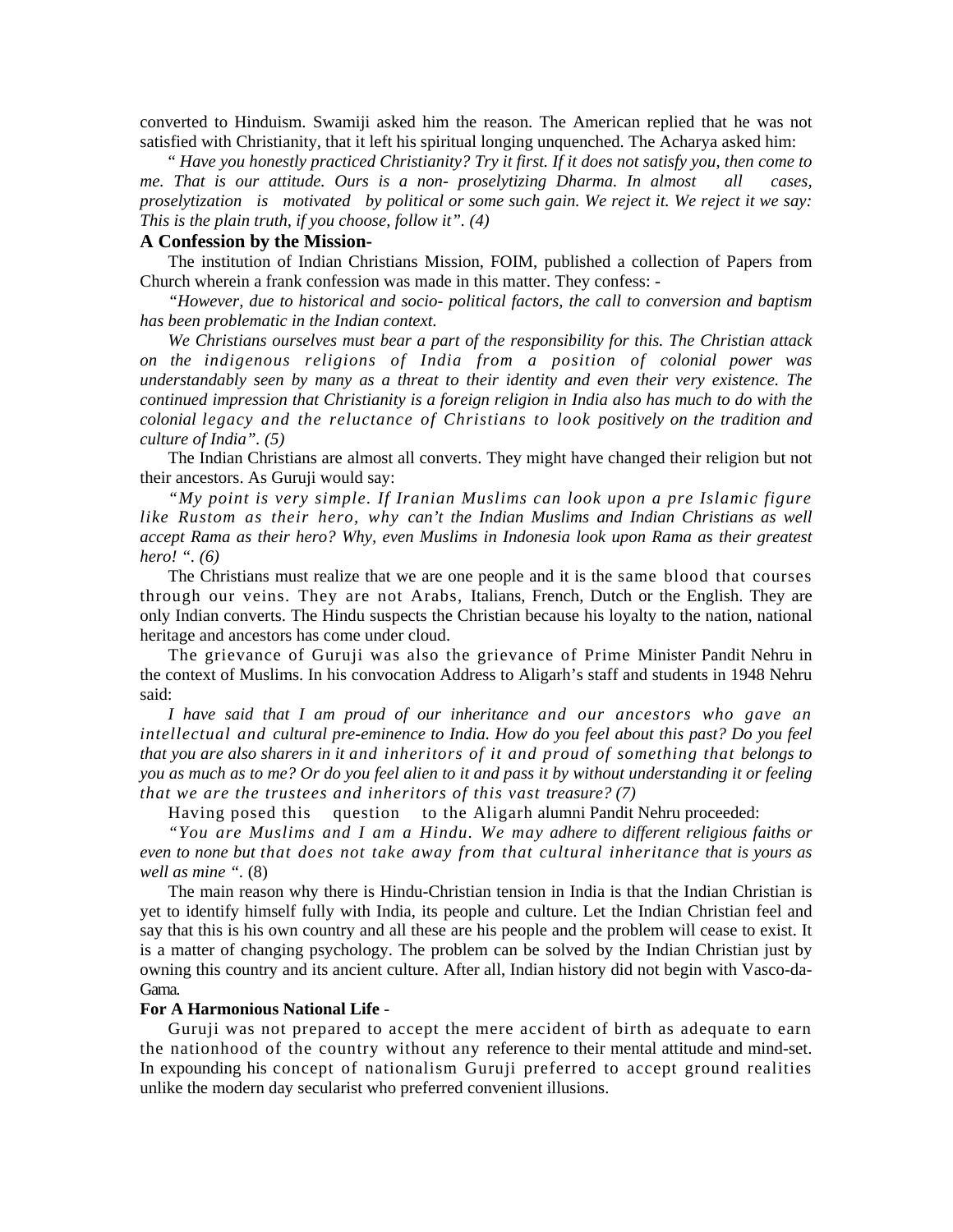It is not true that Guruji was intolerant of any religion. It is equally untrue that he was hostile to the Christian missionaries in India. The criterion he prescribed for promoting a harmonious national life was both patriotic and practical.

"The *prescription he offered had room for all minorities on condition of their wholehearted submission to the supreme value of the nation in their lives. The nation is the vehicle of universal truth and is not an entity above them. Christians consider themselves as agents of international movement for the spread of Christianity and refuse to offer their first loyally to the land of their birth. Till they behave as true children of the heritage and culture of their ancestors, they will remain hostile and will have to be treated as such". (9)*

The Church is not tired of claiming that they are only helping the poor, the deprived, the needy and the unattended. If the Christians had been benefactors why should such stalwarts of Indian Nationalism like Vivekananda and Gandhiji felt outraged at the missionary machinations? In fact their vilification of Hinduism is so excessive that it will leave most tolerant of the Hindus distressed. Said Gandhiji,

*It pains me to have to say that the Christian Missionaries as a body, with honorable exceptions, have actively supported a system which has impoverished, enervated and demoralized a People considered to be among the gentlest and most civilized on earth". (10)* 

Guruji had put his finger on this humanitarian mask of the missionaries:

" *So far as the Christians are concerned, to a superficial observer they appear not only quite harmless but as the very embodiment of sympathy and love for humanity. Their speeches abound in words like 'Service' and 'human salvation' as though they are specially deputed by the Almighty to uplift humanity! Everywhere they run schools colleges, hospitals and orphanages. The people of our country, simple and innocent as they are, are taken in by all these things. But what is the real and ulterior motive of Christians in pouring crores of rupees in all these activities?"*(11)

During the course of his conversation with the editor of the Illustrated Weekly, Guruji made a candid statement -

*"We have nothing against the Christians except their methods of gaining converts. When they give medicine to the sick or bread to hungry, they should not exploit the situation by propagating their religion to those people. Their only aim is to make this Country a province of the Kingdom of Christ. Towards that end they feel that every tactics however foul is fair ".* (12)

#### **A Pillar of strength to the British** -

Early British conquests had resulted in the firmer establishment of Pax-Britanica. Security of the empire haunted the rulers. Christian Church was a source of hope and strength. In the words of Lord Halifax, the secretary of state:

"Every additional Christian is an additional bond of union with the Country and an additional source of strength to the empire". *(13)*

In order to provide stability to the empire, the British rulers undertook various measures. Guruji said -

*First and the foremost method was to multiply the number of their co-religionists whose support to the British rule would be uninterrupted. Since the British were Christians, Christianisation of the Hindus gradually became a state enterprise. Quite a few did succumb to their inducements. But by and large, the British experience was that the ordinary folk did not abandon the Faith of their ancestors. Not with standing the pangs of hunger so much so the people in the tribal area though suffering from shortage of adequate food and clothing not to speak of money display a stubborn attachment to their Faith* ". (14)

In spite of the Christianisation campaign carried on by thousands of Christian Missionaries in the tribal belts for more than 150 years backed up by their own political ascendancy and by endless flow of money the experience was bitter. At every step the shoe was pinching. Guruji recollected;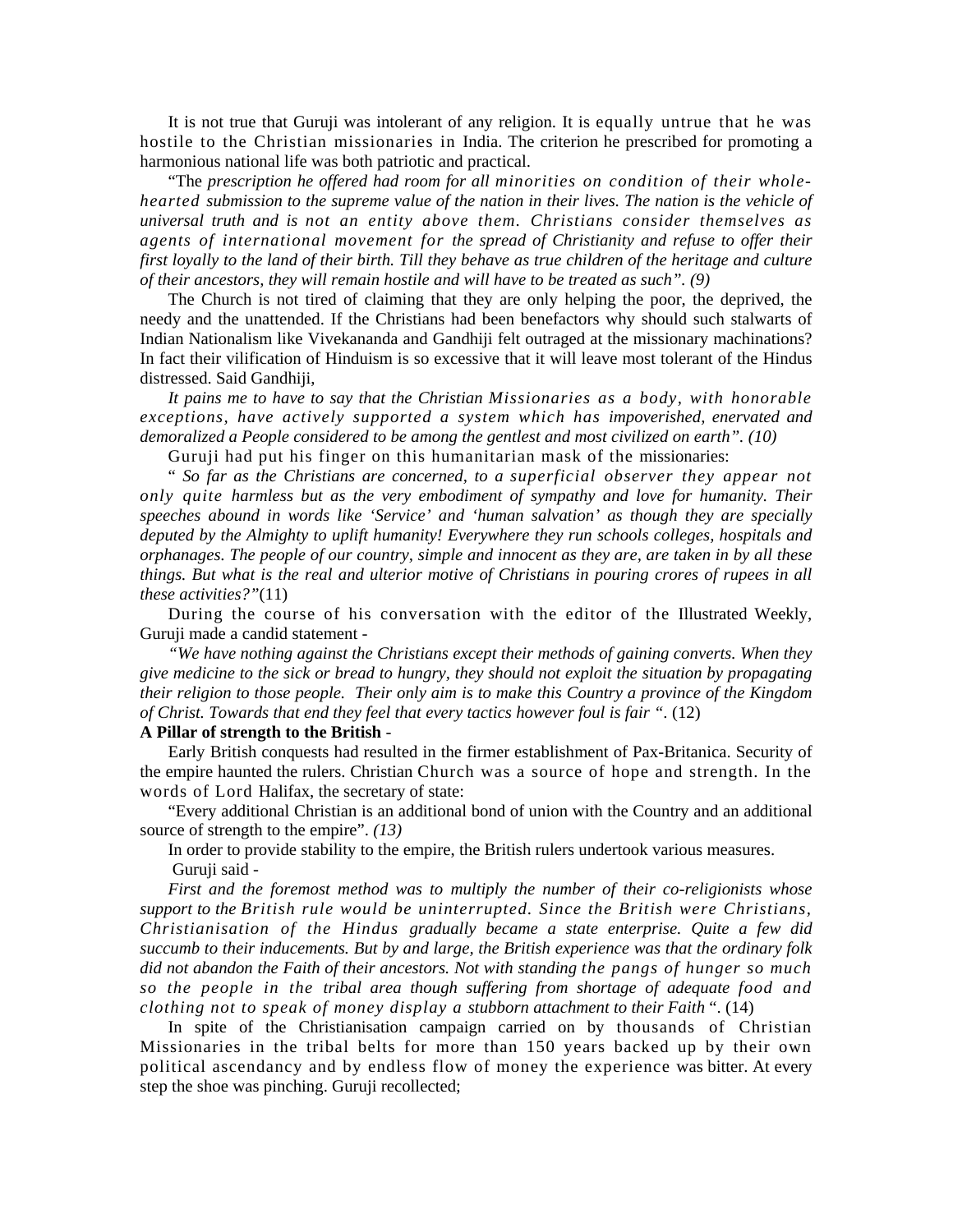*"…thousands of Missionaries and crores of Rupees were poured in officials for local administration were appointed in view of their utility towards conversion and on the recommendation of the missionaries. Preachers of other religious Faiths working in the same area were just driven out. A few Arya Samaji activists who ventured to set foot on in the same belt could not be seen again alive. They were just murdered. Similar fate including manhandling, abduction, and murder befell the Sangh workers also who had managed to setup in that area. The law of the land had chosen to maintain a story silence towards these happenings … … … … …(15)* 

The Christians of India are converts or descendents of converts whose conversion had been secured during some period of history by force or fraud. Nobody objects to any voluntary change of faith promoted by spiritual motives, e.g. Pandita Ramabai, Rev. Tilak in Maharashtra, Brahmabandhan Upadhyaya in Bengal and Manilal Parekh in Gujarat. But conversion by persuasion is a rarity. Voluntary change of faith born out of spiritual motive does not diminish their love of the country's cultural heritage. But how are the villages converted en-mass in no time - Is there a spiritual motive at play here? Voluntary change of faith is preceded by great psychological revolution; nobody abandoned Hinduism that way.

Most of the conversions are due to threats, allurements, financial stringency, deception and persecution. The less said the better about the role the sword played. It is an ugly record. Guruji often reminded the people about the hidden agenda of the Church where in conversion aims at subversion. He recalled;

*"Are we not aware of the atrocious history of the Christian missionaries, in our own country, of how they carried sword and fire in Goa and elsewhere?*

*There is the story of "saint" Xavier who used to experience the highest joy of his life when he used to see the new converts trampling upon their former gods and goddesses razing their temples to the ground and insulting their own parents and elders who had remained Hindus ". (16)*

Guruji does not want our countrymen to forget how hundreds of ancient and sacred Hindu temples including the famous one at Sabarimalai were desecrated and their idols broken by the Christian vandals and how the Memorial Tablet on the Vivekananda Rock at Kanyakumari was smashed by the same Christian fanatics not very long ago. Said he;

*"Such are the men who came to us to preach that Christianity would shower peace and milk of human kindness on humanity ". (17)*

Guruji would sometimes remark the oft-repeated saying; " *There was but one true Christian, and he died on the cross".*

#### **Politics of Conversion**

Indeed in the whole of the Christian - Hindu strained relationship there has been no greater cause of friction than the Christian campaign of conversion. What is conversion? When the one who is in an advantageous position seeks to force his concept of God and the universe on the other who is in a vulnerable position, when the one strikes at that which is deepest and precious in the heart of the other he invites resistance. A missionary brings pain and misery when he kidnaps a member of the family in the name of Christ and conversion. To the question: "Would you prevent missionaries coming to India in order to baptize?" Mahatma Gandhi was ruthless in his reply,

*"If I had the power to legislate, I should certainly stop all the proselytizing. In Hinduhouseholds, the advent of a missionary has meant the disruption of the family, coming in the wake of change of dress, manners, language, food and drink". (18)*

There is something unhealthy in the whole missionary idea. To go to a people like the Hindus, a race of high culture and a long tradition of philosophical, ethical, and religious systems ante-dating Christianity and to go avowedly to save its people from damnation is certainly something grotesque! Humanitarian and philanthropic works are only excuses to enable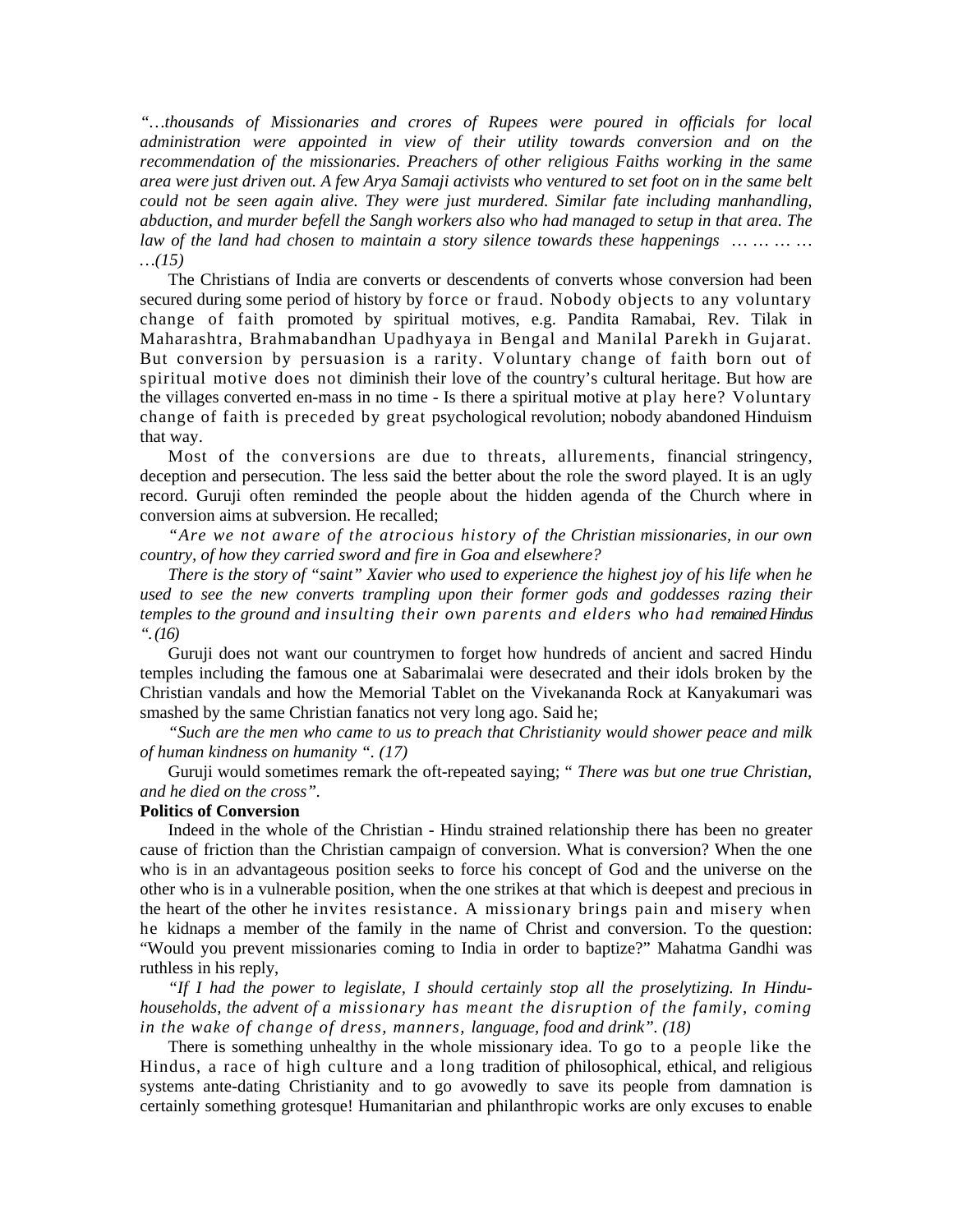themselves to go near their victims and strike at the simple and trusting hearts. What Gandhiji wanted to stop viz. Conversion, has been held by the Christian Missionaries as their basic right.

Conversion is not only sanctioned and glorified by their theologies but is also practiced by their followers with earnestness. The Christians, like others, have got a right to have their own belief systems. But what right do they have to thrust them upon others? Quite a few missionaries not only justified but also recommended this crime of conversion as a basic "human right". A human right cannot be an exclusive right of a Christian but can reasonably be claimed by the Mussalman or for that matter by a Hindu also. It is not and cannot be one-way traffic. It takes the form of a game of numbers. Can this promote national harmony? **What ails the North East?** 

The creation of 'Nagaland' is a glaring example in point. Even Pandit Nehru accepted that the Christian missionaries engineered all open rebellion launched in the Naga Hills. The Nagas used foreign arms against Indian army and even our planes were shot down. The rebel leader of this gangsterism fled the country and he was given asylum by a noted Christian Missionary - Michael Scott - who abetted him in making various statements damaging our reputation. They started 'peace talks' and the 'peace mission' included this gentleman called Michael Scott. The dream was to convert Nagaland into an independent state ridden and dominated by the Christian. Today when a Christian Naga comes to Shillong he says 'I am going to India' as if he is a non-Indian and Nagaland is not India. The troubles during the agitation for a separate Jharkhand, desecration of Hindu temples in Kerala including the Sabarimalai, the trouble engineered at the Vivekananda Rock memorial at Kanyakumari, the troubles of Nilakkal in Kerela, the pitched battles which the rebel Mizo fought with the Indian Army and the terrorist gangs roaming in the north-east killing and demanding ransom are all gifts of the Christian church.

The church was quick to recognize that separate state could be carved out by means of number. The high sounding principle of self- determination incorporated in our polity was exploited with deadliest effect. It only whetted the appetite of the headhunters. *Guruji* did not mince words when he said:

*"Such is the role of the Christian gentlemen residing in our land today, out to demolish not only the religious and social fabric of our life but also to establish political domination in various pockets and if possible all over the land. Such has been, in fact their role wherever they have stepped* - *all under the alluring garb of bringing peace and brotherhood to mankind under the angelic wings of Jesus Christ ". (19)* 

*Guruji* considered the missionaries overtures to teach religion to our people is like forcibly feeding the overfed.

It is this aspect of Christianity that has today come into conflict with Nationalism and has created a strong suspicion in the minds of the national societies. That explains why conversion of a man to Christianity is not just a change in the form of worship but also a change in the priority of loyalties. That again explains why Christians are looked upon by many as a potential fifth column. Dr. J. C. Kumarappa, himself a Christian, and a veteran Gandhi an economist has hit the nail on the head when he said: "The western nations have four Arms- the infantry, the navy, the air force and the church". Guruji describes conversion as nothing short of aggression on Hindu society.

#### **Return of the Converts**

Meanwhile it needs to be stressed that the question of return of those Hindus converted to Christianity back into the Hindu fold falls into an entirely different category. For long Hindus had developed a suicidal habit of declaring these converts as "outcastes" and the Hindu house had only 'exits' and no 'entrance'. They did not take back converts willing to return to the ancestral faith. But of late, Hindus have become alive to the dangers inherent in this one way traffic and have decided to throw open the gates of Hinduism to the lost tribes. If Christianity claims conversion as its basic right, it must give the same right to the Hindus so that they could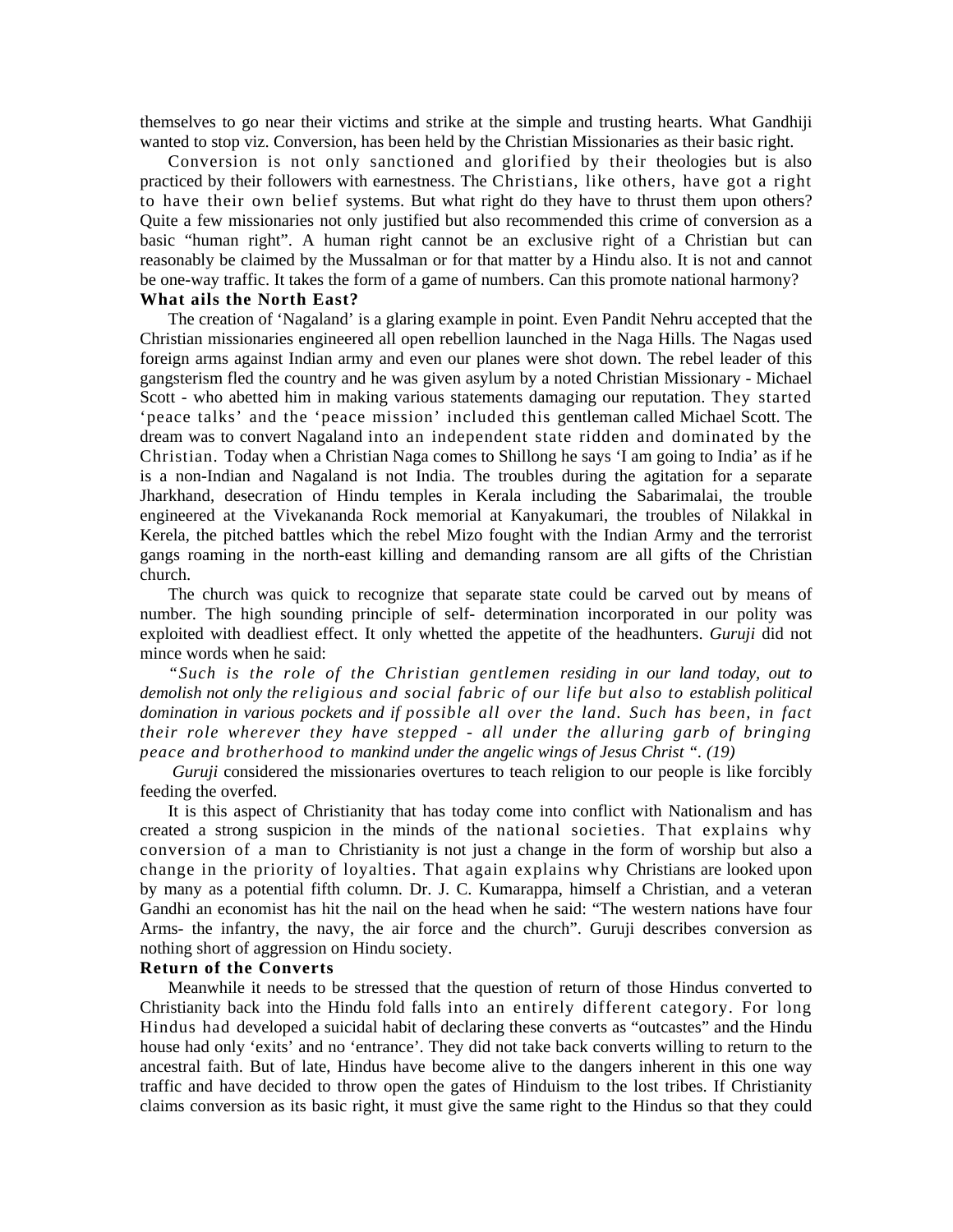claim their lost brethren back. It is a homecoming not only to their original faith but also to the whole gamut of their social and cultural milieu.

As Dr. Rajendra Prasad wrote in his book 'India Divided';

"*If Hindus on their side also start converting non Hindus to their faith, it is no business of the non Hindus especially if they are themselves engaged in the work of conversion, to object". (20)* **Conversion — One-way traffic.** 

 Most puzzling! How is it that this process of conversion has always been a one-way traffic all along? And this process has gone on unabated for hundreds of years? And again it has not stopped even after the country became independent? The toll it has taken is terrible.

An epic struggle had been launched by our people to free the country from *British* bondage. But besides freeing the country from the political serfdom, the leaders of our country did not think of freeing our brothers and sisters who had been kept under the religious subjugation of the Church. Though there were certain attempts in that direction they were meager and scattered. Unfortunately this trend did not develop into a vibrant national movement of freeing our kith and kin from the shackles of religious slavery. During the course of his conversation with the *Maulvis of Coimbatore* and in response to the complaint that the *Hindus*  themselves are taking to converting *Muslims and Christians* those days, *Guruji* remarked:

"*It is not conversion into Hinduism. It is only giving an opportunity for those who had been made to change the faith by force of circumstances in the past, to return to their ancestral faith. Is it not a fact that only a handful of Muslims (Christians) came to our country from outside? All the rest have only changed their faith for well-known reasons. Returning to one's ancestral faith is not conversion at all. It is merely homecoming". (21)*

At a time when the movement for Home-Coming had not yet acquired any momentum *Mahatma Gandhi* came out with greater emphasis in its favour. *"In my opinion"* said *Gandhiji,*  "they are not examples of real conversion. If a person through fear, compulsion, starvation, or for material gain or consideration, goes over to another faith, it is a misnomer to call it conversion. Most cases of mass conversion of which we have heard so much during the past two years have been, to my mind, false coins. I would therefore unhesitatingly readmit to the *Hindu* fold all such repentant without much ado". Asked whether he favoured receiving the converts back *Swami Vivekananda* said *"Certainly they can and ought to be taken ". (22)*

One wonders why *Christian* proselytization should lead to an excess of love with western countries. The converts were given not only a psychological affinity towards the western countries but were weaned away from national society. The language, the script, the dress, other modes of life, the fasts and the festivals, the names and nomenclature all undergo a change. The demand of the Goan Catholics to adopt Roman script for Konkani in place of Devnagari is the reflection of this attitude.

#### **Conversion - Unconstitutional, illegal**

The Church claims that the constitution has conferred on them a right to propagate, which is as good as a right to convert. Neither the Hindu Society nor the law of the land accepts that the right to propagate means right to convert. The Supreme Court is unequivocal on this. It is strange that the Christian Missionaries are even to this day carrying on a relentless battle to see that "the legal right will be to convert unrestricted". When Madhya Pradesh and Orissa Governments enacted "Freedom of Religion Act" in 1968 seeking to control certain objectionable practices of conversion, the missionaries challenged them in the courts of law. When they lost in the High Courts, they appealed to the Supreme Court. The Supreme Court upheld both the Acts as constitutional and turned down the argument of the missionaries that the "right to propagate one's religion" enshrined in the constitution implied the right to convert. In recent years there have been many attempts to prevent conversions through legislation. A number of States have passed anti conversion bills. A private member introduced one bill in parliament to oppose conversions viz. The Indian Converts Bill 1954. The first "Freedom of Religion Act was introduced in 1967. The Supreme Court Ruling- 1977 said that 'there is no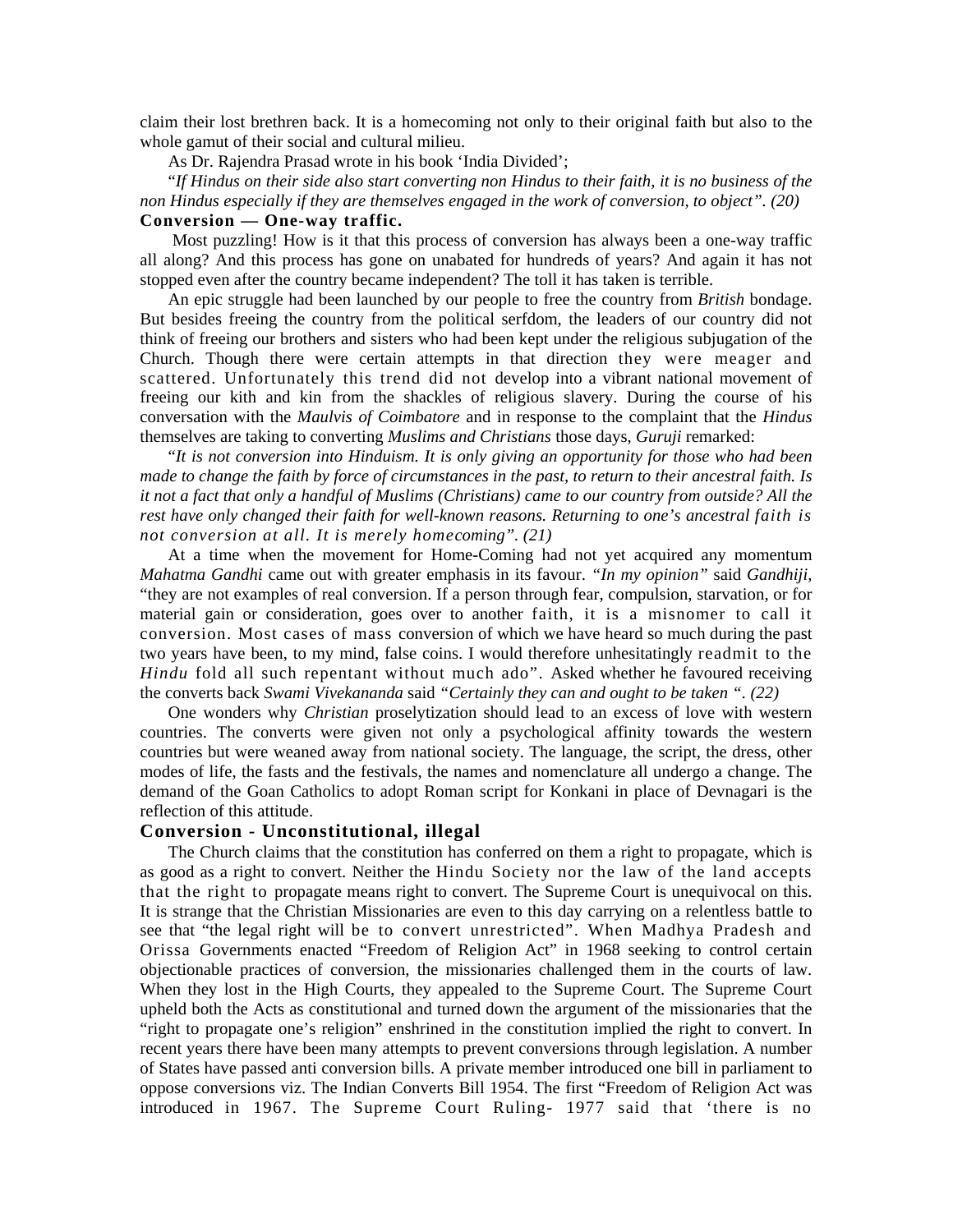fundamental right to convert any person to one's own religion'. The second and third Freedom of Religion Act 1968 and 1978 and a few other similar Bills were introduced in various assemblies. Why such a spate of bills to prevent conversions? It is eloquent in itself. It is crystal clear that the right to convert is illegal and unconstitutional.

#### **Church and Secularism -**

Moreover it should be noted that the act of conversion to Christianity violates a basic feature of our Constitution i.e. of secularism. For Secularism has been times without number defined as Sarva Dharma Sama Bhava (attitude of equality towards all faiths). The Christian Church has never made secret of their conviction that theirs is the only true religion and as such superior to others. Conversion is the corollary of this conviction. Can there be any doubt that this kind of religious conversion militates against the basic tenet of secularism enshrined in our Constitution?

The Christian Church will not hesitate to approve the secularist ideals. The gullible Hindu dances in delight at the response evoked by his theories of secularism. A Christian missionary talks in the loudest language about secularism because it helps his conversion and denationalization activities. But can he hoodwink all? Is he ready to accord equal respect to other religions and display his belief in Sarva Dharma Sama Bhav? He throws his hands up, and says, *"My religious faith does not permit it".*

According to the Church all others are "heathens" to be "saved" from "damnation" by making them believe in that "One word of that one son of that one God". All the good and great among the holy Christians, otherwise admirable are, when it comes to the question of Church, all closed minds.

#### **Church and Foreign Funding**

It should be noted that the uninterrupted inflow of huge foreign funds to various church agencies is confirmed by the Union Home Ministry. It is at the root of all conversion activities based on inducement. It becomes the patriotic duty of every one who has the integrity of our nation at heart to plug all such surreptitious channels of funding. The annual Home Ministry Report indicates that over 80% of the voluntary organizations receiving foreign aid are in fact Christian organizations engaged in Christian religious work either directly through propagation or indirectly through social service.

The top five purposes for which huge funds are pumped into India, as per Home Ministry Report are: Health Care, Family Care, Care of orphans, Help to the poor, Construction and extension of schools and colleges.

It is interesting to note that the funds are utilized where majority population is Hindu and a large chunk has been going to the southern states.

#### **Foreign Missionaries -**

India is infested with a large number of these uninvited guests, the Michael Scotts and the Father Ferars. One need hardly emphasize public attitude towards them. They have come to India to 'save' the 'heathens' from 'damnation'. We are to believe that they have come on a mission of mercy.

Let a missionary try to convert a single Muslim in any Islamic country, he is sure to be lynched and murdered immediately by the Muslim mobs even before the state apparatus could confiscate visas and issue orders of expulsion. Could he recruit a convert in any communist country without being caught as an 'imperialist agent' and sent to a labour camp? Are not certain missionaries languishing in prisons in certain Southeast Asian countries on the charge of 'subversion'? Even Buddhist Burma has barred his entry. One does not want India to be marred with ugly events. Every child knows what reception awaits Christian Missionaries in Bangladesh. Remember how Pakistan dealt with Christians during recent past and how its blasphemy laws operate. It is time that they should not take India for granted and should return home. Christian church in India requires to be de-internationalized.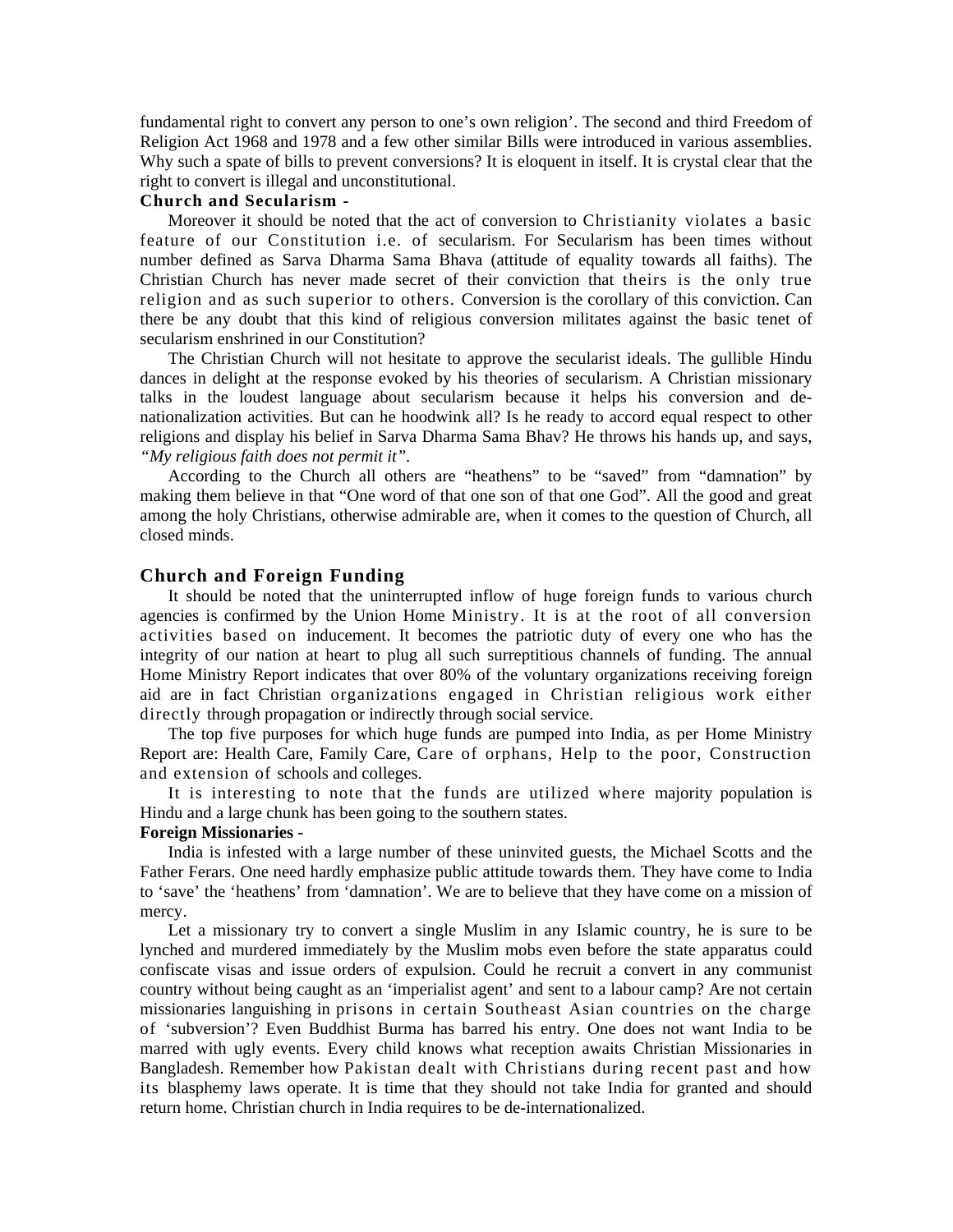#### **The Harijan and the Girijan –**

The tribes and the Dalits (the so called Untouchables) were looked upon by the church as 'green pastures' for conversion. Theories were propounded and arguments discovered to show how the above two are alien to the Hindu fraternity. They deliberately used the expression Adivasi for the tribes, which meant that they are the original inhabitants of India before the entry of Aryans into India. The church was bent upon establishing the tribes as a separate racial entity. Because of the geographical isolation enjoyed by the tribes, they were able to preserve their socio-religious identity, faith and practices without being assimilated. So ran the missionary argument.

Guruji rang the alarm bell. While with friends in Punjab he warned:

*"We have to take special care of tribes and those who live in the hilly areas. If we persist in our attitude of indifference towards them then foreign Christian missionaries will succeed in converting them to Christianity and making them enemies of our motherland".* (23)

The church is extremely intolerant of the Hindus working among the tribal population whom they consider their natural exclusive 'Prey'. If it is entirely a matter of serving the neglected sections, the Hindu response should not have caused irritation to them. It is the fear of a merchant losing a monopoly market.

Guruji rejected all the missionary theories that sought to render tribal people alien to the Hindu society and positively maintained that they were an integral part of the Hindu social structure. 'Vanavasi' he called them, as distinct from the 'Nagarvasi'. Some called them Girijan. He pointed out how stubbornly the Vanavasis were clinging themselves to their traditions and customs and further reminded that these were the people, the forest dwellers, who lent a helping hand to the patriotic endeavors of Rana Pratap and Chatrapati Shivaji. Vanavasi Kalyan Ashram (Tribal Welfare Movement) was the instrument he forged to bring the tribes back to the main stream and uplift them.

It was maintained by the church that the Dalits were embracing Christianity to get rid of the stigma of Untouchable and acquire the status of equality. Pushed to the wall the Dalits are asserting a sense of dignity and self-respect by conversions, the missionary boasted. The Dalits had been touched by the loving service of the missionaries who treated them as equals.

Guruji dealt with the problem of untouchability in his own style, which was unique as well as effective. There was a Hindu awakening over the plight of the Dalits due to the Herculean efforts he displayed. Mammoth gatherings of Hindus and religious heads at Prayag in 1979 and elsewhere made the historic declaration that untouchability is no part of Hindu Dharma and pronounced a new Mantra: 'Na Hindu Patito Bhavet' - a Hindu is never polluted signifying the birth of a new Smriti.

The church is found arguing and agitating to stress that the benefits available to Hindu Harijans be extended to the Christian Harijans also. Christianity was offered as a way out to the Hindu Harijans. But once they are Christianized, the old basis with its old stigma is re borrowed. It is a confession that the Hindu Harijans converted to Christianity are not benefited, their economic condition not improved, social segregation not stopped and in brief, the change of religion is not a change for better. The Christian church cannot give equality they promise at the time of enticement.

A Movement for Reclamation and Hindu Consolidation which included 'Dalits and the tribals is underway. The wave is catching up. With the Hindu, tolerance and secularism are inborn. He considers it as un-Hindu to discriminate any two persons just on the basis of religious faith. It is simple commonsense that no minority can be safe by constantly irritating its neighbouring majority. Wisdom lies in the Christian Church cultivating the goodwill of the Hindus. That is the greatest guarantee of the long-range interests of the Christians themselves. Guruji wanted India to be a land of many religious faiths, as in the past, all equally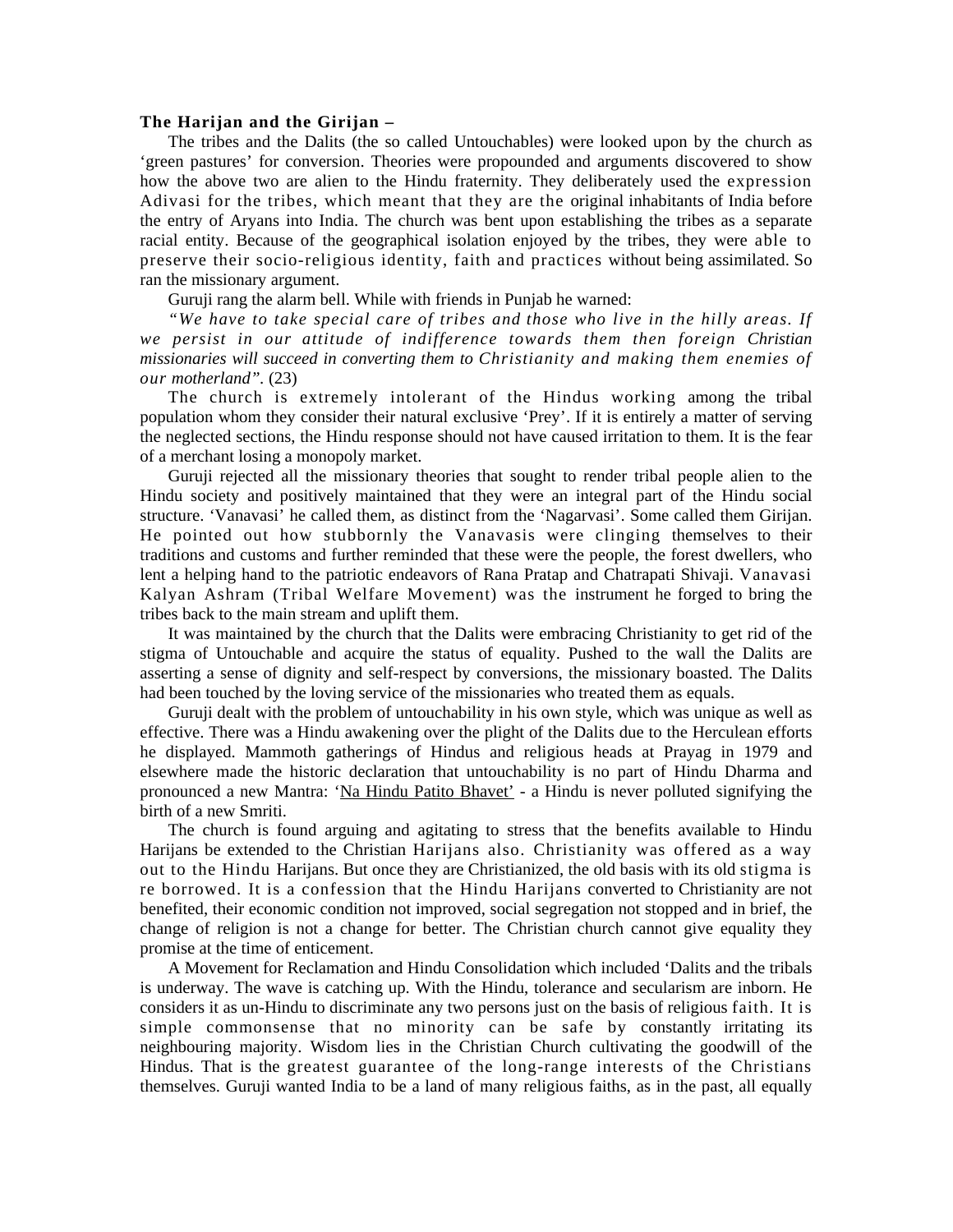honoured and respected, but with one national outlook. Remember what H. C. Mookherjee, one of the prominent leaders of the Indian Christians Community said:

*"We have to demonstrate by every word we utter and by every act we perform that the professing of a different religious faith has not tended in the very least to make us less Indian in our own outlook than our non-Christian brethren that we are prepared to play our part and to shoulder our share of the responsibility in every kind of work undertaken for the benefit of our country as a whole."*

Did Guruji's Prescription is in any way different from the above?